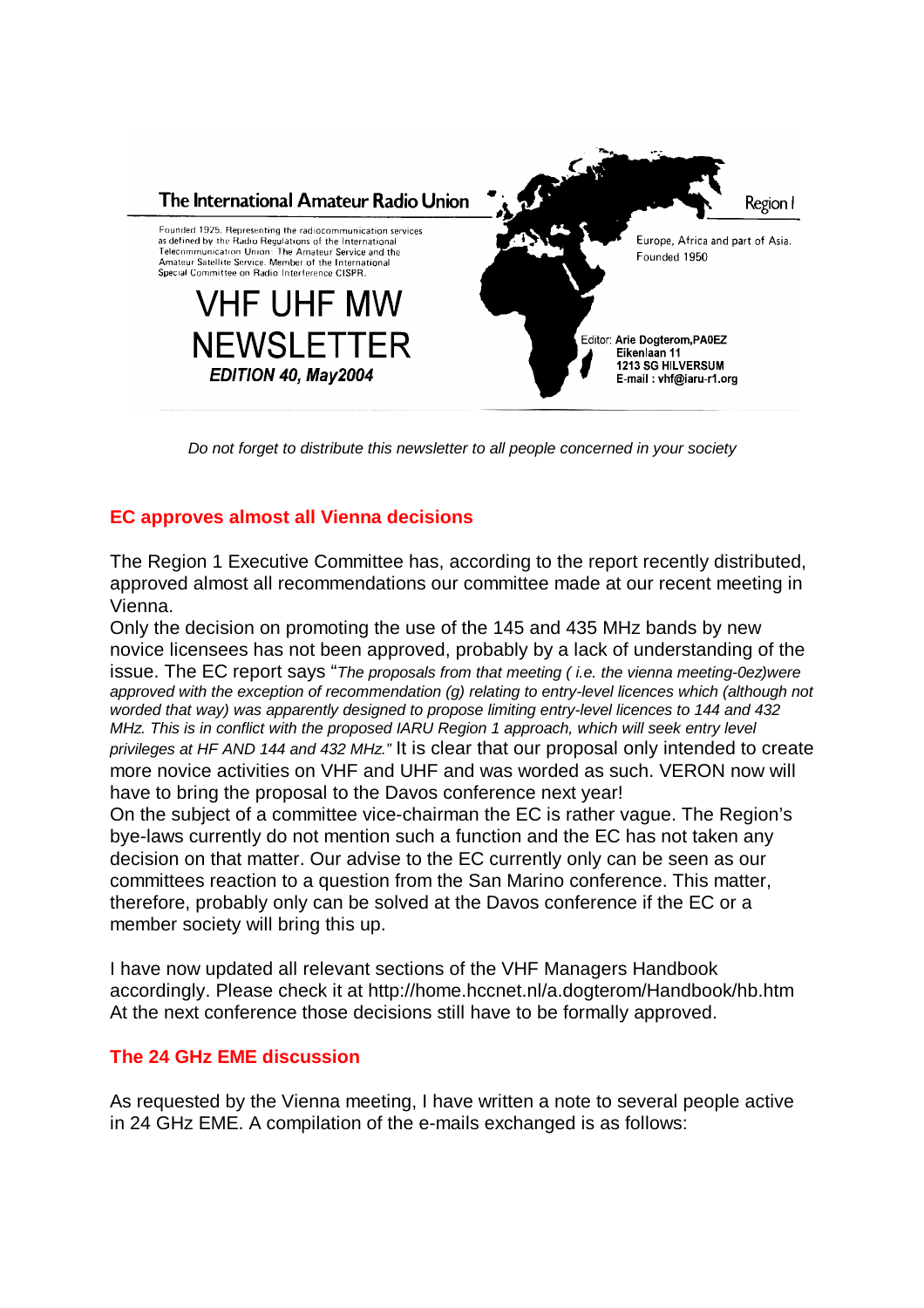Hello Arie,

I would definitely recommend including a frequency for EME at 24048. That frequency range is also Primary here in Canada and in the long term I suggest that EME operations will probably QSY there. Unfortunately all of the amateur activity in NA is around 24192 and I cannot see that changing any time soon.

Best 73 ,Barry VE4MA

Arie, and committee:

Barry, VE4MA, forwarded your letter regarding 24 GHz EME frequencies to me. I am the chair of a committee which advises the Radio Amateurs of Canada (RAC) on band planning and spectrum issues for the bands above 2 GHz. RAC has two similar committees for HF and VHF/UHF (50-1300 MHz). Bob, VE3KZ is the RAC vice-president responsible for band planning.

For your information, the Canadian band plans are available at http://www.rac.ca/opsinfo/bandplan.htm

Our last review of the Canadian 24 GHz band plan was conducted about 2 years ago (it took a long time to go through the RAC Board of Directors approval). It appears that we are OK (inadvertantly !) from a band plan perspective with respect to providing for EME at 24.048 GHz. However, individual amateurs are free to choose their band segment and I am not sure what their approach will be. Both VE4MA and Gunter, VE7CLD, have been active on 24 GHz EME. Barry forwarded your email to VE7CLD as well. Both of them are members of the RAC microwave advisory committee.

One possible concern with respect to moving EME down to 24.048 GHz has been expressed by Ken Pulfer, VE3PU, who has represented RAC and IARU on spectrum issues for many years. He was concerned that there might be potential for any broadband spurious emissions from amateur EME transmissions to spill over below 24.000 GHz and cause interference to satellite-based remote sensing. He seemed quite relieved when he learned that 24 GHz EME activity was at 24.192 GHz ! But I don't think we have any information yet on what levels of wideband noise are typical from an amateur 24 GHz EME station, so it is uncertain as to whether there is any significantly higher risk when operating at 24.048 GHz.

There is probably enough terrestrial 24 GHz narrowband activity now in the US for there to be significant resistance to changing the terrestrial narrowband segment to 24.048 GHz. Here in Canada, I am aware of only 4 amateurs using narrow band at 24 GHz so far (VE4MA and VE7CLD on EME, and VE3OIK and myself for terrestrial contacts), so it might be less of an issue. But it is unlikely that we will do anything different from what the ARRL committee decides, just due to force of numbers.

Note that the regulatory changes above 70 GHz have just been implemented here earlier this year, but the bands and band plans shown on the website have yet to be updated.

There is no formal international coordination for the microwave band plans in Region 2, and even the US has no permanent system for band planning (or any real national band plans for the higher microwave bands). I am not sure if any other countries in Region 2 outside Canada maintain band plans for the microwave bands. However, I have recently been in contact with the ARRL regarding review and coordination at 2.3 GHz, and I am told (by Joel, W5ZN <w5zn@arrl.org>, an ARRL director and a microwave enthusiast) that they will soon be forming a (possibly temporary) committee to review the US band plans for all bands above 902 MHz.

It would probably be useful for you to be in contact with them too. Joel will NOT likely be the committee contact, once it starts work. I understand that the ARRL committee should be in operation within a few months. I hope that we can be in contact again with respect to other band planning issues. I anticipate we will be working on revisions to the band plans for 2.3 GHz and all bands above 70 GHz (at least) during the next year and your suggestions would be welcomed.

73,

Steve Kavanagh, VE3SMA; Chair, RAC Microwave Band Planning Committee

#### Hi Arie and others

I appreciate your bringing me up to speeed with the Region 1 activities on 24 GHz. No doubt that 24192 will be the primary band for US and Canada for a long while.

I am curious. Are RW3BP and G3WDG still allowed to transmit on 24192.100 or must they move to 24048 for further contacts with NA or the rest of the world via EME? If they can still use 24192 then I might suggest for the stations that still wish to transmit at 24192 for EME reasons be given a 300 kHz window say from 24192.000 to 24192.300 MHz for extraterrestrial communications.

In NA it is pretty much assumed that EME activity occupies the lower 200 or so kHz of the bottom end of each microwave band just as the weak signal terrestrial stations occupy. No real QRM yet even though we tend to run EME as an example on 2304.100 plus or minus 50 to 75 kHz...same is true on 10368.100 MHz...And with doppler on 10 GHz, signals can be more than 25 kHz away from where they were originally sent out to the moon because of doppler.